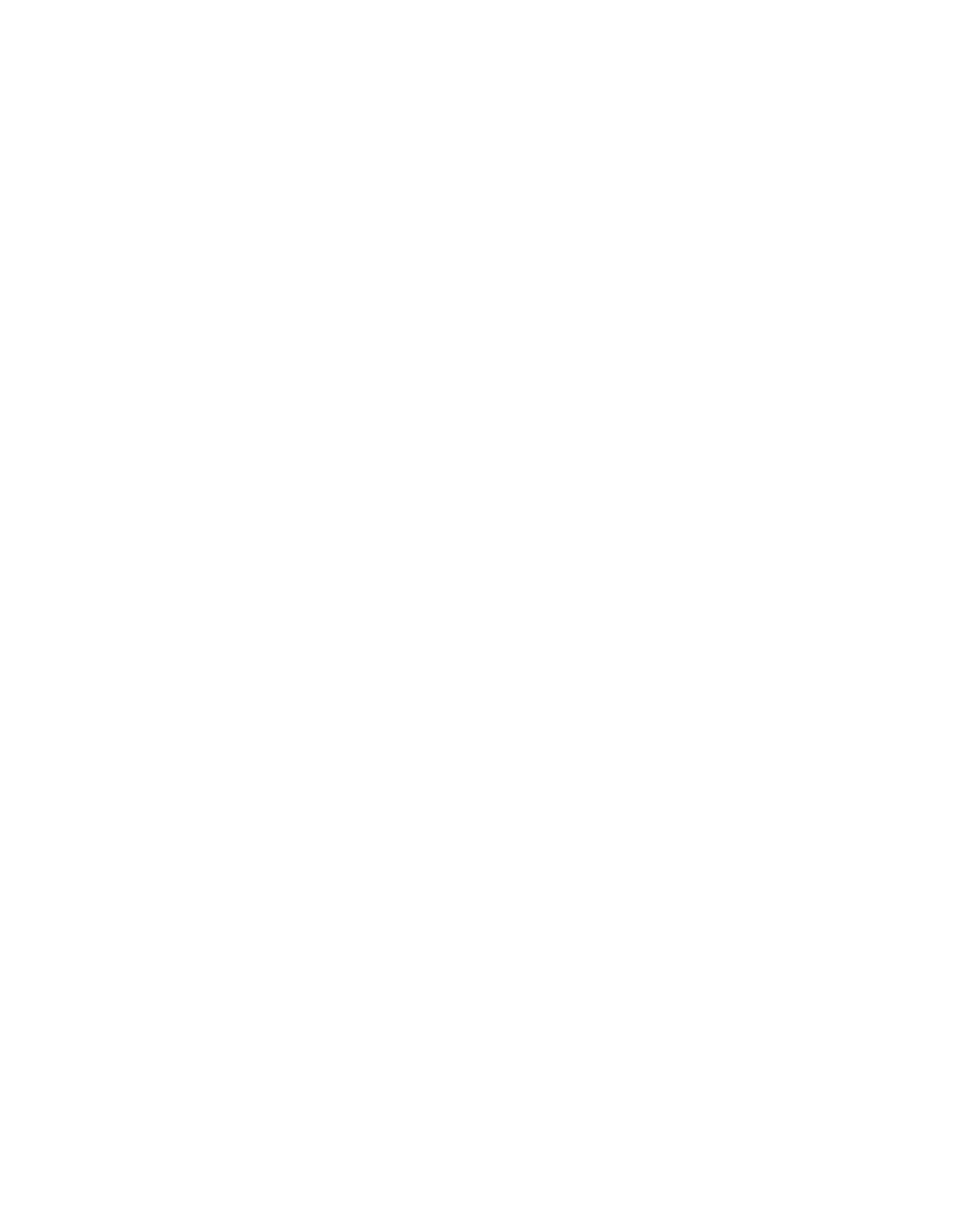# Agenda **2022 Annual Meeting**

St. Andrews Episcopal Church, Port Angeles, WA St. Swithin's, Forks, WA

- **Call to Order**: Senior Warden, Steve Deutermann
- **Opening Prayer**: The Rev. Karen Schomburg
- **First Order of Business**: Approval of Temporary Rules of Order

**Presentation**: John Mitchell Zoom technical support

**Presentation**: Call Committee and special guest The Rev. Cn. Arianne Davidson

- **Second Order of Business**: Approval of Minutes for the 2021 Annual Meeting and Appointment of the Recording Clerk, Clay Sorrick
- **Presentation**: Annual Report overview by Steve Deutermann
- **Presentation**: Film, *See You Sunday*
- **Presentation:** Officers of corporation approved by vestry for 2022: Gretchen VanBlair - Sr. Warden, Jerry Stephanz--Treasurer, Clay Sorrick--Clerk.
- **Presentation**: Outgoing vestry and slate of vestry candidates

**Third Order of Business**: Open for nominations from the floor for vestry candidates (members in good standing.)

- **Forth Order of Business**: Vote.
- **Presentation**: Diocesan Convention delegates
- **Fifth Order of Business**: Open of nominations from the floor for delegates
- **Sixth Order of Business**: Vote
- **Presentation**: Jerry Stephanz: Financial Report for 2021 and vestry-approved 2022 budget
- **Closing Collect:** The Rev. Keith Dorwick
- **Presentation**: Closing hymn
- **Closing Prayer**: Steve Deutermann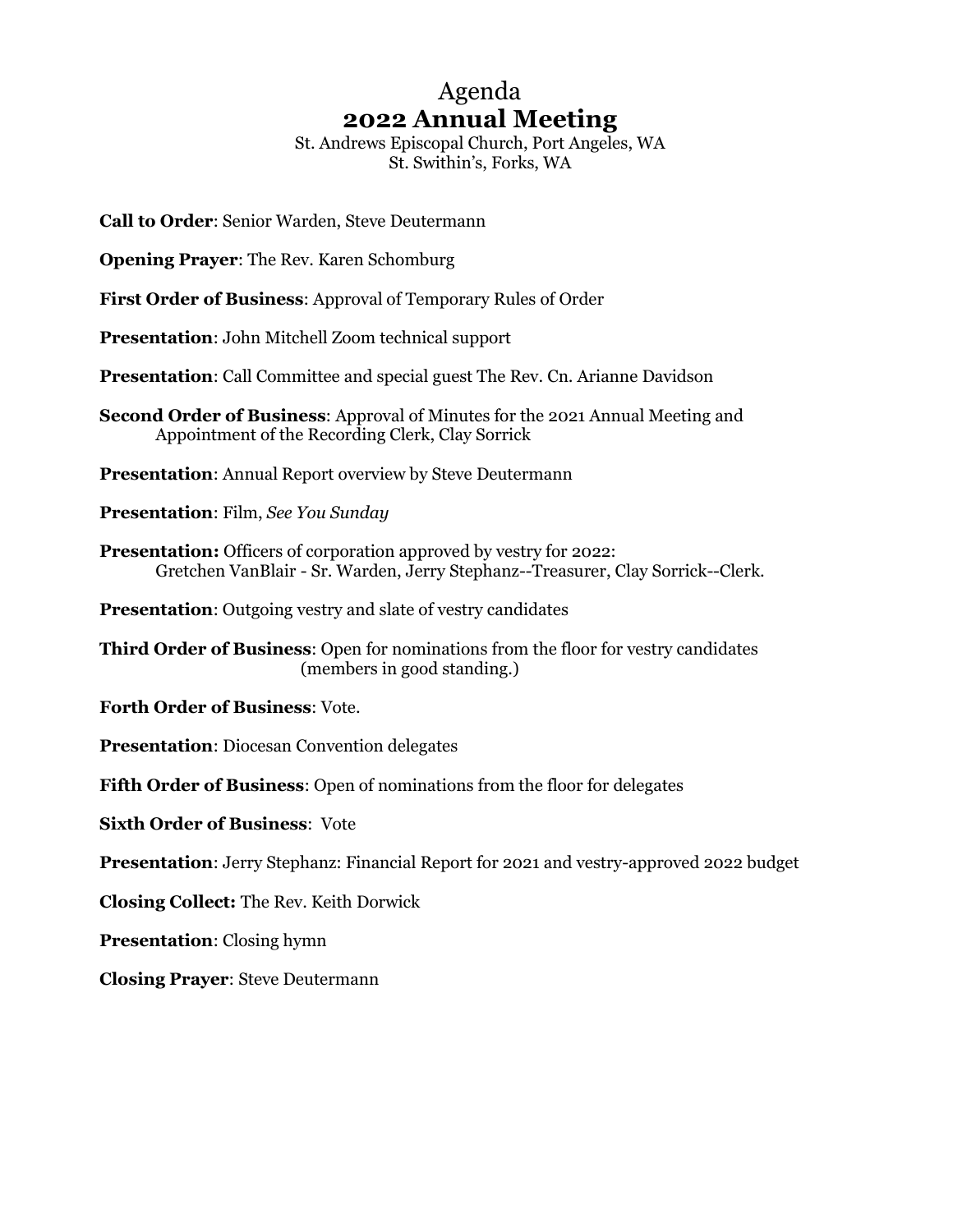### **Annual Meeting Minutes**

#### **February 7, 2021**

#### **Call to Order:** 11:02

#### **Opening Prayer:** Karen Schomburg+ Interim Priest

#### **Business:**

**1. Temporary Rules of Order** – This is a onetime change because of the COVID-19 pandemic. For this meeting, a quorum shall consist of whomever is present on the Zoom Call. Roll will be recorded by each person signing in via "Chat" If one has to leave, please also sign out using "Chat."

Participants were asked to signal via the Zoom salute aka a "thumbs up" if this process met with the Approval of all who had gathered. The temporary rules of order were adopted with unanimous show of support. An attendance sheet recording participants names is attached.

Zoom Tech Support – Cam MacDonald is providing Zoom tech support for the meeting. Cam walked people through the basics of muting and unmuting and requested that unless someone was speaking, they needed to stay on mute.

#### **2. Approval of the 2020 Annual Meeting Minutes and Appointment of a Recording Secretary for the Meeting.**

By unanimous thumbs up, the minutes of the 2020 meeting were approved, and Lorrie Corder was appointed as Recording Secretary for the Annual Meeting.

Presentation: Karen Schomburg+ gave an Annual Report overview. Highlights included special mention of the work Phil Morgan Ellis, Cam MacDonald, and John Mitchell have done to keep worship happening during the pandemic. Jim Couture has continued to make sure we have wonderful music. The Pastoral Care and Fellowship Committees were thanked, and it was noted that both groups have helped to keep member connected. The Altar Guild have also continued to provide beauty in the Sanctuary.

**Film Break:** A slide presentation was shown of events of the past year.

**Presentation** – Sr. Warden Steve Deutermann spoke to the on-going work of the vestry. "There is nothing like a pandemic to show what we are made of as a community." He presented those members whose term on Vestry had expired, those who were continuing to serve, and the new members. Each group was presented to the congregation. Outgoing and continued members were blessed and thanked liturgically for their service.

Members coming off the Vestry: Deb Hansen, Jerry Stephanz, and Dorothy Thompson.

Continuing Members: Rose Alexander, Sr. Wren Corder, Steve Deutermann, Cam MacDonald, David Mattern, John Mitchell of St. Andrew's, and Chris Tuttle of St. Swithin's in Forks.

#### **3. Floor Nominations of New Vestry Members**

Karen Schomburg+ presented three people to fill the three open Vestry positions. The nominees are Terry Breen, Sue Pichotta, and Philip Young. Each nominee was accepted by unanimous consent.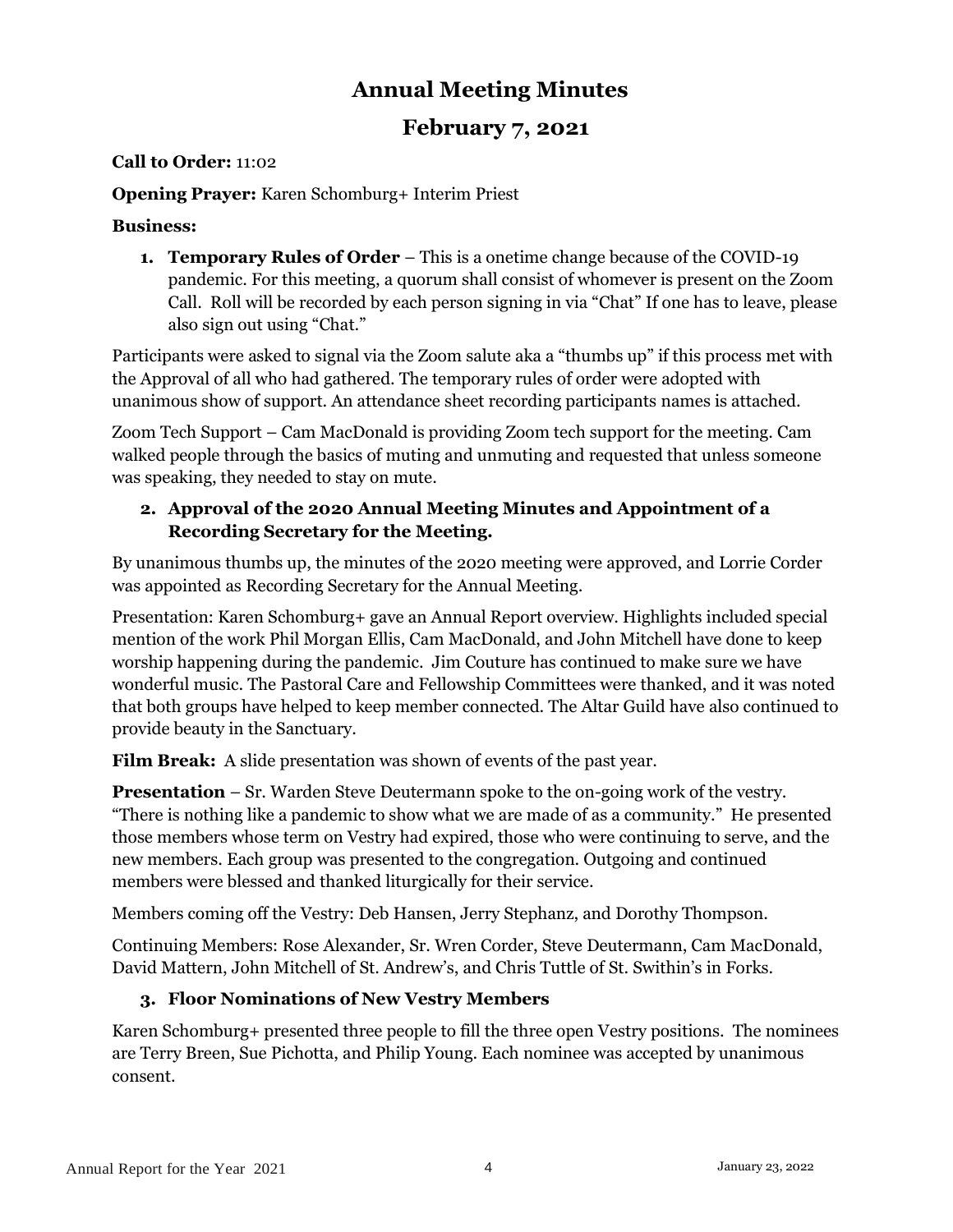#### **4. Nominations from the Floor for Diocesan Convention Delegates**

Sr. Warden Steve Deutermann presented a slate of delegates: Philip Morgan-Ellis, Deborah Morgan-Ellis, Anna Manger, and Von Markley. An opportunity was given for anyone else who might want to be considered as a delegate. As no one came forward, the slate was presented for approval by the congregation.

Anna Magner and Von Markley were appointed to serve a 2-year term as delegates. The Morgan Ellis' will serve a 1-year term. This slate of candidates and their terms of service were approved by Zoom salute.

#### **5. Approval of Amendment to St. Andrew's Bylaws with addition of Article IX, St. Swithin, A Parochial Mission of St. Andrews Episcopal Church**

This amendment was created in partnership with the Bishop and his chancellor both whom give their enthusiastic approval of the amendment. If there are no objections to the approval of the Amendment to St. Andrew's Bylaws with the addition of Article IX, the amendment is adopted.

The amendment is adopted.

**Presentation** – Jerry Stephanz presented a Financial Report for 2020 and the Annual Budget for 2021.

Essentially, the church finances and budget are in good shape. It is important that people continue to send in their pledges. A Steward Ship Committee consisting of Betty Marshall, Cam MacDonald, Cheryl Young, Gary Heaton, and Steve Deutermann will continue to work on keeping the church financially sound.

**Film Break** – A slide show was presented to honor those members who had passed away since the last annual meeting. We remember: Adrienne Monro, Bob Agee, Conny Duppenthaler, Debbie Heaton, Jane Hughes, Jean Harper, Kay Paytner, and Sally and Richard Rudd. May they rest in peace.

Presentation – Senior Warden Steve Deutermann presented information about the Profile Committee.

The Profile Committee is being formed to do the next steps in the transition between Gail+ Wheatley's retirement and the calling of our next rector. The Profile Committee includes Cheryl Young, Sister Wren, Sandy Long, and Pat Milliren. This group will create a profile about St. Andrew's and Saint Swithin's which will be shown to prospective candidates. The Committee will not act in isolation. There will be surveys conducted and everyone will have a chance to provide input.

Closing Prayer: Karen Schomburg+ closed the meeting in prayer at 11:53 am.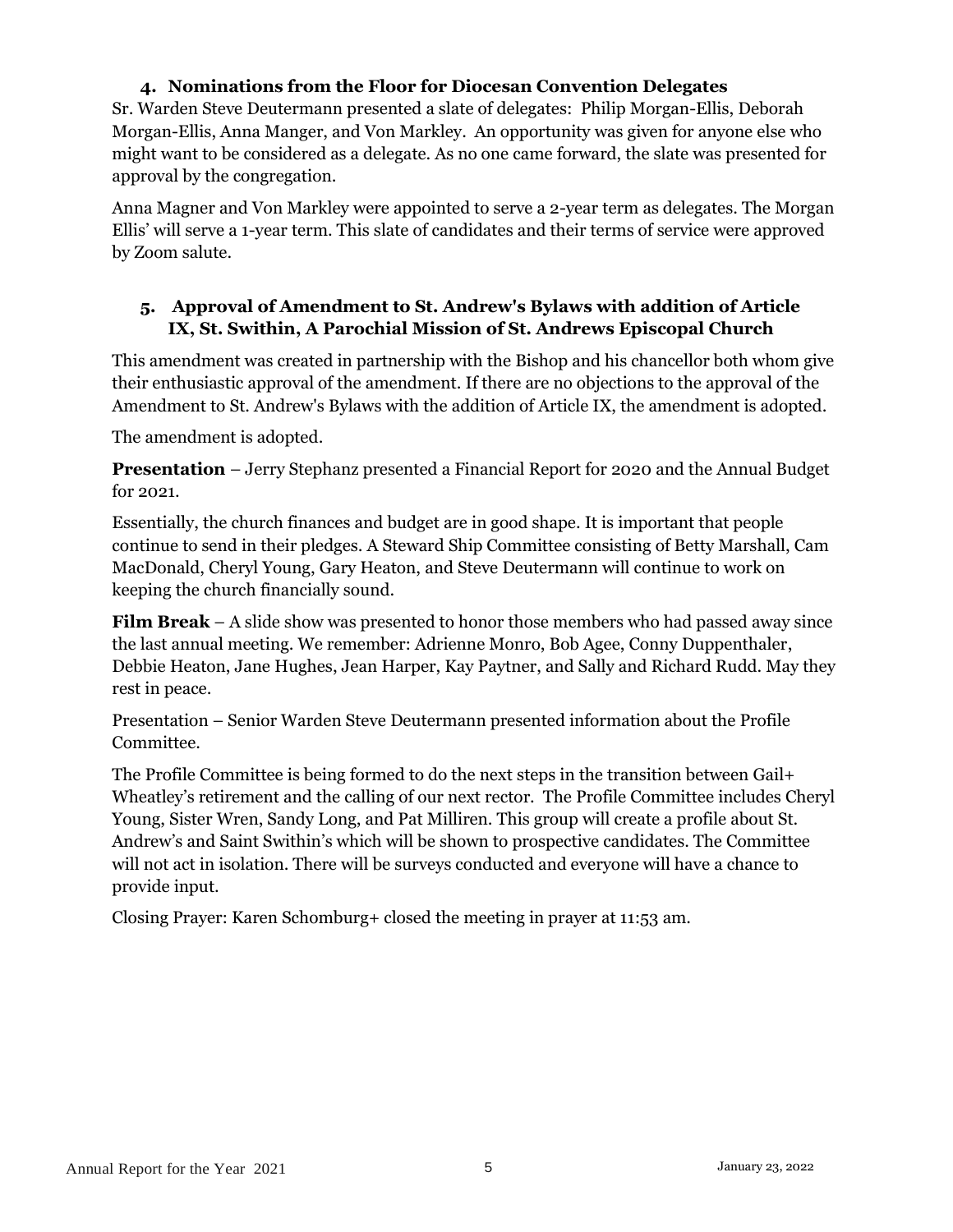#### **Ministry Reports for the Year 2020**

#### **Interim Rector's Report**

The Rev. Karen Schomburg

Dear Friends in Christ,

What a journey we have been on together. In all my time with you, we have not had a "normal" parish life. At this time last year, we were filming the service Saturdays for viewing on Sundays. We stayed connected with book studies on Zoom. We opened our doors for a while and rejoiced at the ability to see one another again only to have to doors close again. This yo-yo effect was not fun for any of us. So, vestry decided to take stronger precautions and ask for proof of vaccinations in hopes we could avoid more of this in the future. However, the experience of chaos has become the new normal as we continue to do our best to respond with flexibility and hope.

It has been an honor to be in your midst during this time, offering what I can in terms of love and support as you prepare to call your new Rector. What I have discovered in this parish is a deeply spiritual congregation, rich in theological diversity, intellect, and openness. In my work with you I have found that you are flexible and willing to jump in with both feet and try new things. These qualities have made going through this pandemic not only survivable, but profoundly hopeful in terms of what the future holds for St. Andrews.

My work with you as Interim is coming to a close, and my last day will be March 31st. I have had such a wonderful leadership team to work with during my time here. Our Senior Warden, Steve Deutermann has been faithful, hardworking, and devoted to this parish. I am ever grateful to him for the work he has done. Being a leader during any transition is very difficult but add to that a global pandemic! People's Warden, Terry Breen joined us this year as a new leader in our parish offering her skills and insights that both Steve and I have greatly benefited from. We are especially grateful for her leadership in creating our film, See You Sunday, which will be used well beyond the call process as an evangelism tool on our website. Treasurer Jerry Stephanz has led us through the complicated payroll protection act, legacy gifts, and managing a complicated process of planning the budget when at every turn the world changes drastically. Jeff Graham as our building manager has made sure that, open or closed, our church is safe and well maintained. I have relied on and benefited from his quiet and faithful dedication to St. Andrews. Office Manager, Anna Magner has been the glue that holds this all together. Her good work, keen eye for communication, and devotion to this parish have been so valuable. In addition, The Rev. Keith Dorwick has been a tremendous addition to our parish life with his insight and ability to lead us into new ventures and opportunities to serve our community. And to Jim Couture, my deepest thanks for his offering of spirituality and music in our worship. Sunday music has been therapy for many of us this past year.

St. Swithin's congregation has been such joy to work with. Worship, whether on Zoom or in person at Prince of Peace Lutheran church, is heartfelt and powerful. This small band of disciples who follow Jesus, express light and love in ways that at times take my breath away. Deborah Dillion as worship leader has provided a safe and loving place for people to gather and see love at work firsthand. Thank you!

My hope for this parish into the future is that you keep an eye on your mission, To Know Christ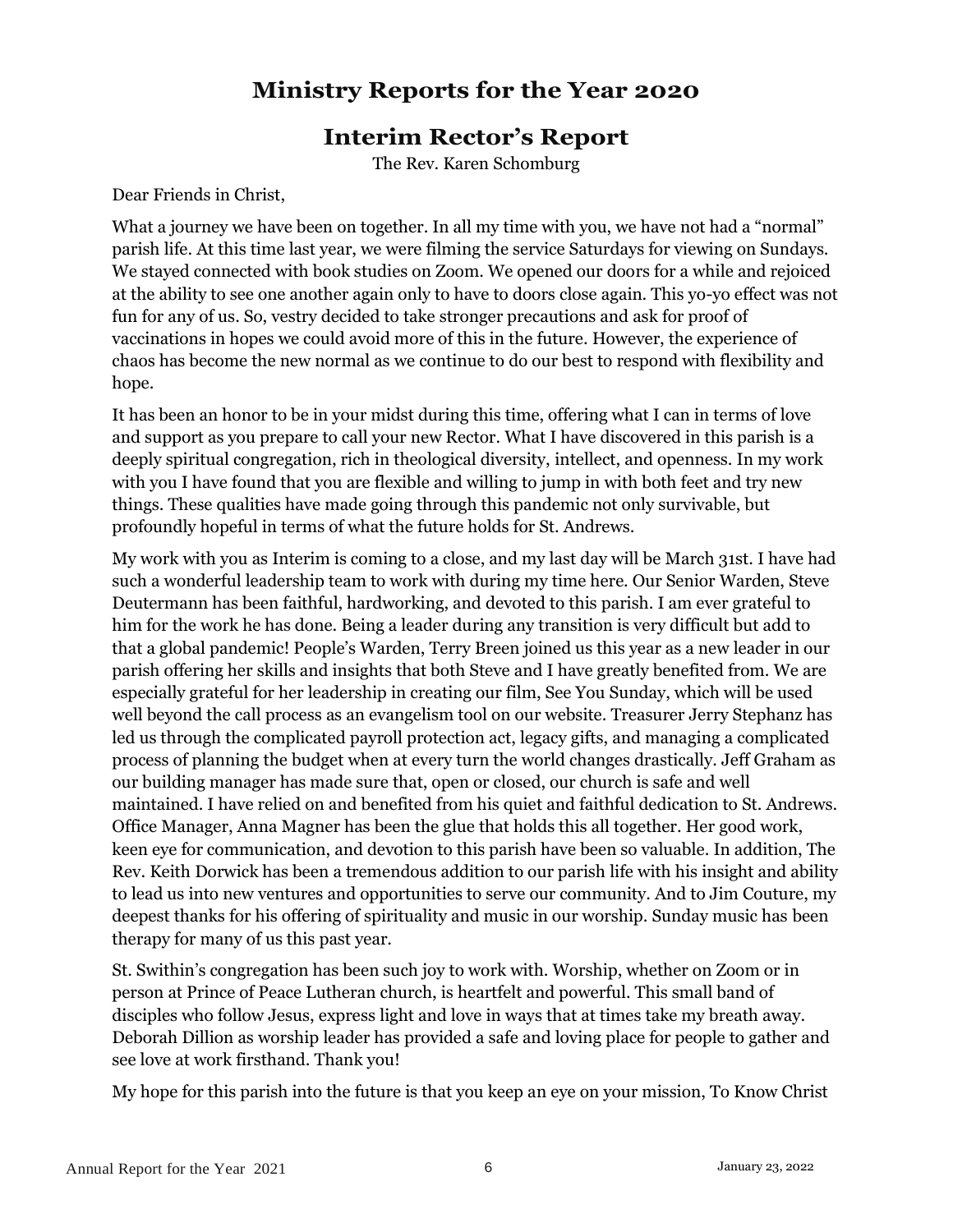and Make Him Known. That you will remember the first part of this mission is just as important as the second. With all that we have been through and may continue to experience in this very troubled world, our faith is the ground under our feet and the means in which we hold bonds of love and affection that weaves and hold us together in the best and in the worst of times.

Yours in Christ,

Karen+

#### **Deacon's Report**

The Rev. Keith Dorwick

First, greetings to you all (or as I still say, "y'all!") and thanks much to you as your deacon for all the help you have given me and my hubbie John, since I started formally on May 1st 2021. We love this community of St. Andrew's/St. Swithin's, and Port Angeles and Forks. As Peter put it, it is good to be here. I can't count the number of sermons I've preached; services at which I've served as deacon of both the Word and the Table; and officiant at the Office, but it's been very much a rich experience for me. I especially appreciate your support of the new 5 pm Saturday service in Zoom.

In terms of service to the marginalized, the big shift is that we have gone from a parish that may have thought of itself as too old for service to one in which we continue to be very visible in the larger community. We were present both at the very first ever Pride Event, a rally downtown in June; and at the very first ever Pride Rally in Forks, where Father Karen gave the opening invocation; and at which we were present in solidarity with the LGBTQIA+ communities of PA and Forks. I'm pleased to note that I am on the Planning Committee for Pride Events for 2022.

Our willingness and ability to serve, and especially on very little notice, was proven emphatically and wonderfully true when Bishop Greg called for the entire diocese to supply cold water to the thirsty, a need created by the worst heat wave in our memory with temperatures well over 100 degrees F. As we might have said in the South, "that just ain't right." It's not in the natural order of things that we should see such heat this far North, but we rallied with many of us showing up at Hollywood Beach with cold water and other drinks with our usual grace and abundance: we served all the people (20 to 30, as I recall), with us privileged to serve as the hands of Christ at Hollywood Beach. Water in such a context is itself holy, as is all we do in the name of Christ for those who have less than we to offer economically, but all who were there, all, were both a blessing and blessed.

Thanks to yet more terrible weather, in which we went well below freezing with deep snow and rain, from late Christmas Eve to January 4th of this year, we created a Pop-Up Warming Center which offered clothing, food items, household supplies, hot water and drinks such as hot chocolate and tea and even soup. Because of the temperature and our location up the hills from downtown, we didn't get many visitors, but we became yet more visible to PA and Sequim and to its leadership including the police and the fire departments of both cities, REdisCOVERY, and TAFY. We work well with all those community resources, and TAFY and I are in discussion concerning another collaboration involving the underhoused. I expect much to come from our work with community organizations, and with the diocese, in the future.

Finally, I would remiss not to thank all those who have supported my work here—folks such as our Sr. Warden, Steve Deutermann; Drs. Jerry Stephanz, Nancy Stephanz, and Gary Heaton; the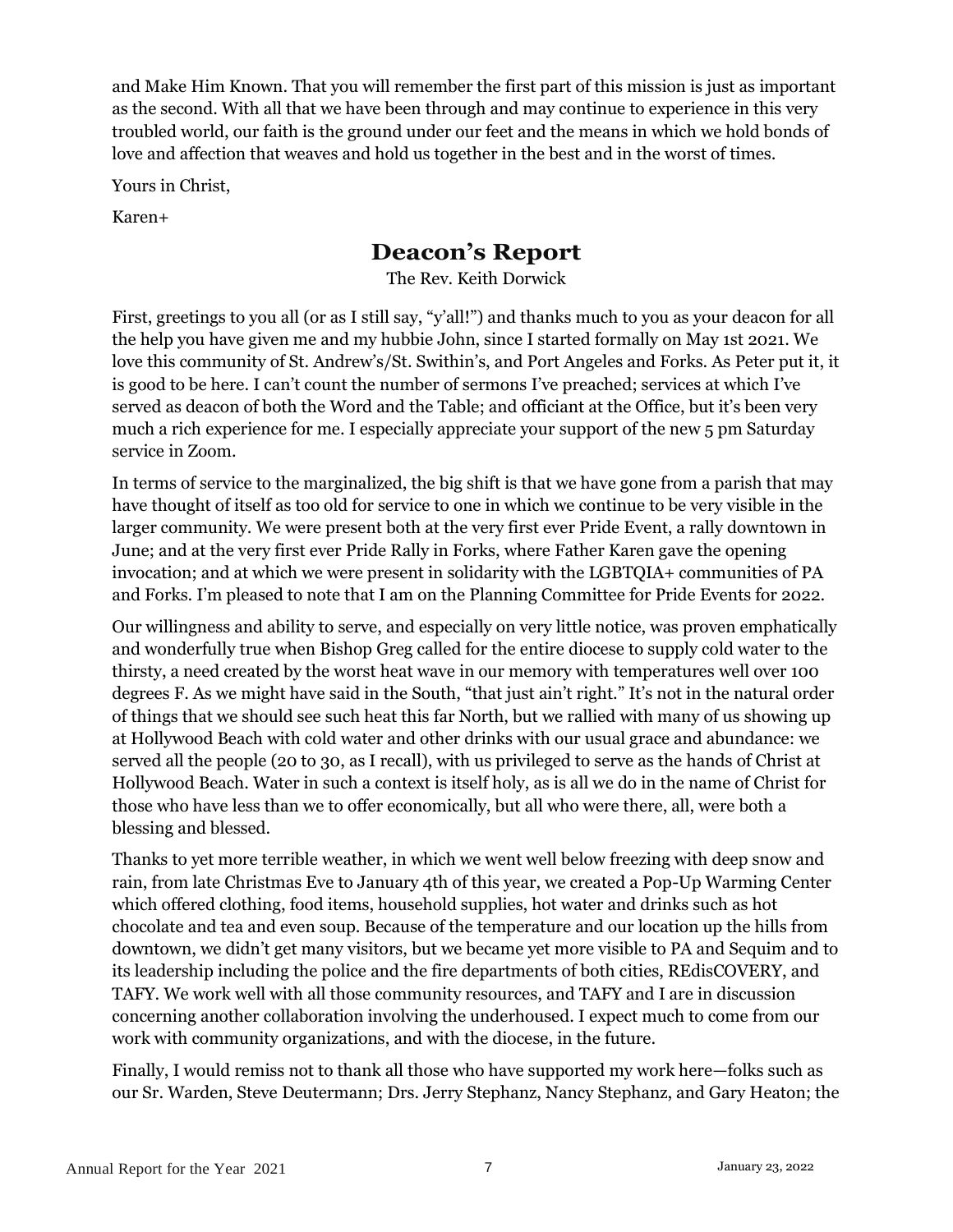Vestry; and the entire Fellowship Committee (as much a help to outreach as they are at offering traditional fellowship activities) and their deep support of TAFY with both the Giving Tree and the Pop-up Warming Center—four car loads of tents, blankets, clothes, food, and drinks all going to TAFY.

And much thanks too to my colleagues on staff including Father Karen and Anna Magner, both of whom have been extremely supportive of my work. I especially appreciate the creation of a new Deacon's Discretionary Fund and support of my continuing education via Church Divinity School of the Pacific's online courses.

Y'all are wonderful and I very much enjoy and am proud of being your deacon, especially in this time of COVID, which has certainly been hard for us all—but which did not stop us from offering Word, Sacrament and Service.

In Christ's Holy Name,

Deacon Keith

### **St. Swithin's Episcopal Mission**

We continue to see God's hand at work even though we are hindered in meeting together and in extra activities due to the pandemic.

We were unable to help host our usual World Day of Prayer, and National Day of Prayer this year as they both came during surges and it was imprudent to encourage large gatherings.

Our Long Term Care worship time has been on-again, off-again. We have been sorely missed. Two of our worshippers have died during 2021. On the positive side, due to our years of being there, the activities manager recognized the importance of the weekly gathering and so has maintained this on her own initiative- having a time of Bible reading and sing-along with a hymn DVD each Sunday morning. They remind us, on occasion, that they are looking forward to the time when we can return.

Evening service has alternated between Zoom and in person. We have made careful alterations in an attempt to remain safe follow mandates, and still build up and edify each other. We thank God for the gift of technology allowing us to 'see' each other at Zoom meetings. We thank God, as well for the gift of touch when we CAN return to corporate worship.

Deborah Dillon

### **Senior Warden**

2021 was an exceptionally challenging experience for St. Andrew's. It seems almost redundant to bring up COVID, but it had such a large role in limiting our presence in church, and also causing creativity in virtually all our activities. Our priest, deacon and technology team were able to deliver services both in-person and virtually. Our profile committee worked diligently to develop a beautiful and accurate presentation of our congregation as it exists in this community. Our People's Warden Terry used her professional media skills to produce "See you on Sunday," a video that captures our location and our reasons for holding this church close in our hearts. Our vestry, office manager, building manager Jeff, web master Phil, fellowship committee and many others rose to the challenges of yet another pandemic year to keep us connected and focused on our parish life in a time of transition. As 2022 dawns, we are positioned to conduct a search and call process to bring a new Rector as spiritual leader and partner in carrying out our mission "to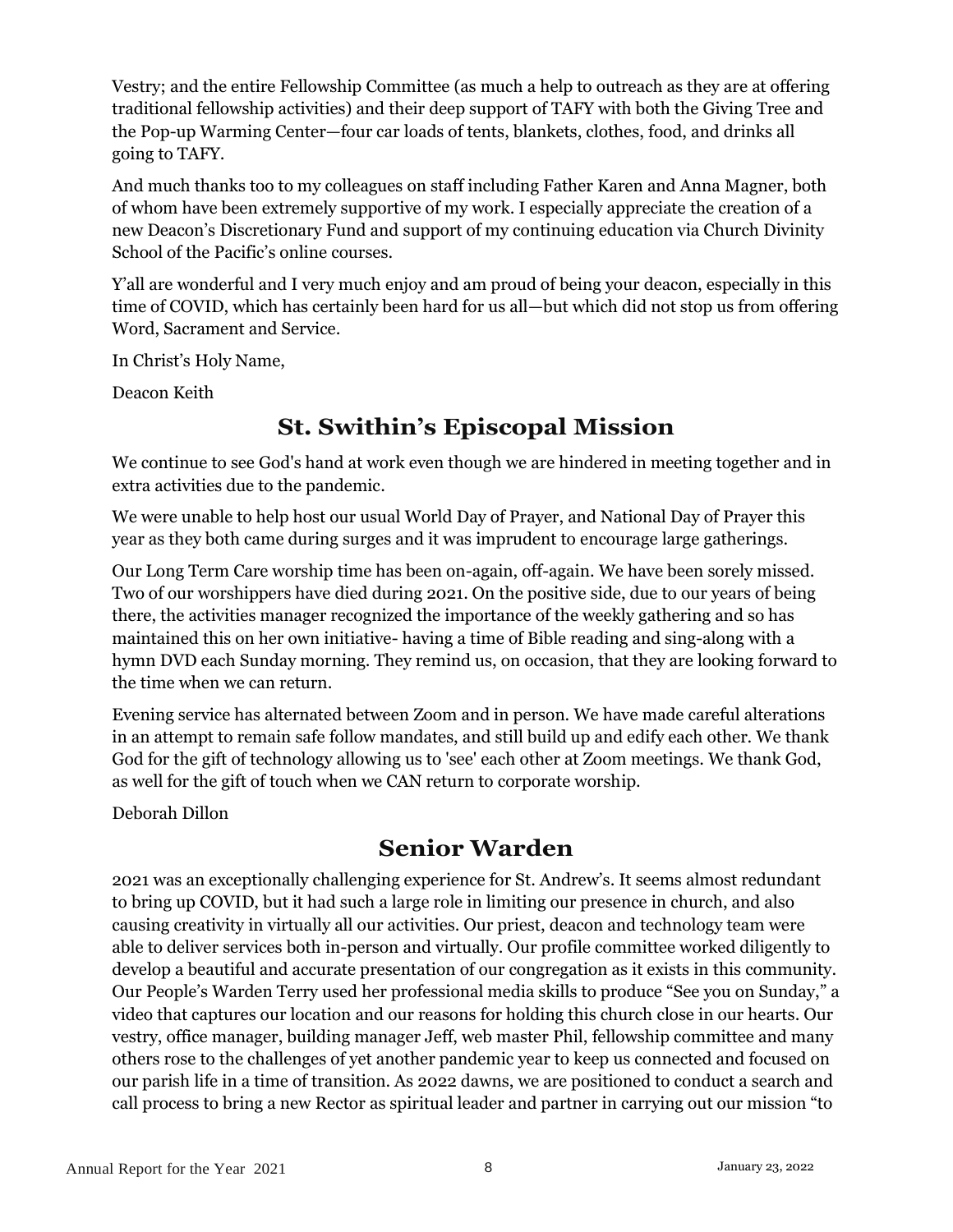know Christ and make him known." Our Deacon Keith brings a new perspective in his ministry to engage our church with the larger community of Port Angeles and with those agencies serving people in need. Our treasurer Jerry and his wife Nancy served the medical needs of the community through their work as physicians at both our hospital and as head of both the county board of health and the Olympic Peninsula Community Clinic (formerly known as VIMO, which had its beginning in this church.) In retrospect, the effort, the commitment, the friendship and the devotion of the people of St. Andrew's to our church and one another has been uplifting and a demonstration of Christian compassion and affection. We have grounds for hope and gratitude.

Our annual meeting will present a vestry-approved budget, candidates for vestry and delegates to Diocesan convention, as we always do. Our Call committee has begun meeting with Diocesan Canon for congregational development Alissa Newton, and we hope to hear from her early in our meeting. With the profile we have posted and the people comprising our Call committee we have grounds for hope that a new Rector will arrive sooner rather than later. COVID will continue to pose challenges, but we have learned flexible response capability over the past two years.

On a personal note, as I leave the vestry, I will be going on my own sabbatical to decompress and to travel to wild places, starting with time in the Sonoran Desert in Arizona. I am deeply grateful for the people who have supported and walked with me over the past three years on a journey from a time of loss to a time of renewal and joy. I cannot adequately express the gratitude I feel for the people of St. Andrews.

See you Sunday.

Faithfully,

Steve Deutermann

# **Building and Grounds**

This year we have had a new responsibility added to the church building and grounds maintenance and that is the "Harper House" which we finally took possession of early in 2021. The gift of the Harper House and the funds that were bequeathed to St. Andrews was truly a wonderful gift given to our parish by Jean Harper that reflected her love for St. Andrews. With a gift of a house that has been proposed to possibly become a rectory comes responsibly of ongoing maintenance, repairs and needed upgrades. So far earlier this year we have had some extensive landscaping clean-up done, we had preventive maintenance done on the heat pump system and some repairs on the irrigation system. This is just the beginning of what the Harper House will required if it to be used as a rectory or for any other purpose. The house was built in 1988 and obviously the has had very little updating. Hopefully in the coming new year some maintenance issues will be addressed by the subcommittee that was established for the Harper House and the new vestry. I'm hoping the immediate needs will be addressed in a more expeditiously manner than has been to this point.

Now in regard to the church, we have had the ongoing maintenance issues we would normally have even though we had not always been worshiping in person this year, such as landscaping costs and even recently snow removal, which is a very costly expense.

We have put a deposit down on having new ductless heat pumps to be installed in the rector's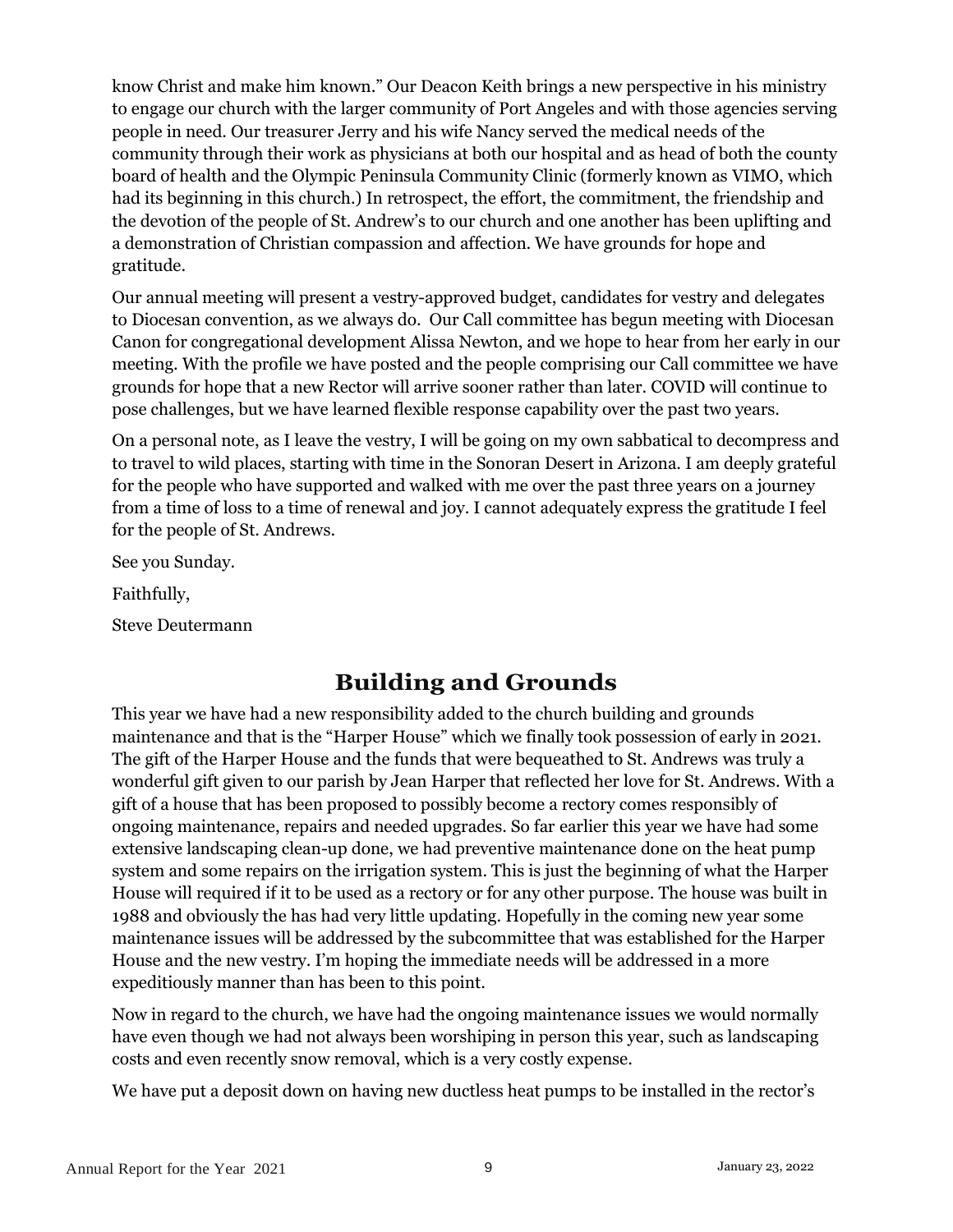office, the office and the library. We are hoping to be put on the contractor's schedule early this year.

A few months ago, I proposed to the vestry that the church sign out front be either repaired or replaced. The sign has been in need of being repaired or replaced for almost five years.

Also, I have reported that the church roof is in the need of cleaning the moss off and the gutters cleaned. This could be a very expensive and that's assuming there are no major repairs needed.

The church requires a massive amount of care and continuing maintenance. More than a sexton that works and average of six hours a week can accomplish and a landscaping company that works and average of eight hours a month. In years past we have counted on parishioners to volunteer to help. In the last couple of years, we have seen our numbers shrink for one reason or another. There are still a few truly dedicated members that work hard to keep St. Andrews a church we can be proud of and for that I personally thank each and every one of you.

Blessings to all,

Jeff Graham

# **Youth and Children's Faith Formation**

St. Andrew's youth program is in crisis. The lack of church leadership and a global pandemic have curtailed church involvement on a whole, and with it went most of our kids. As the mother of most of the remaining children in the church, I hear people say, "I did my time", "That isn't my gift", "we don't have the numbers/people/resources…" for reasons why they choose not to uphold the baptismal covenant cry of "we will." What I am really hearing is "we don't care", "it isn't important", and "we have other priorities".

St. Andrew's is at a crossroads as we look for a new priest, and as the new vestry decide what to focus on this coming year. The few of us who are involved with the youth of St. Andrews are begging you to invest in the future of our congregation. Show our kids that they are an important and valued part of our church community.

Some things St. Andrew's youth have done this year:

- Zoom epiphany pageant organized by Sally Bays and Deborah Morgan-Ellis
- 2 of our youth went to Camp Huston this summer,  $1/3$  of each was paid for by the church.
- Sunday School resumed this fall, with nursery available during the 10 am service.
- Youth content has been added to the webpage, including videos.
- During Advent we made advent wreaths, wrote and delivered Christmas Cards to St. Andrew's Place, helped with greening of the Church, and made Christmas cookies for the congregation.

Special Thanks to Deborah Morgan-Ellis, Phil Morgan-Ellis, Anna Magner, and Terry Breen Sally Bays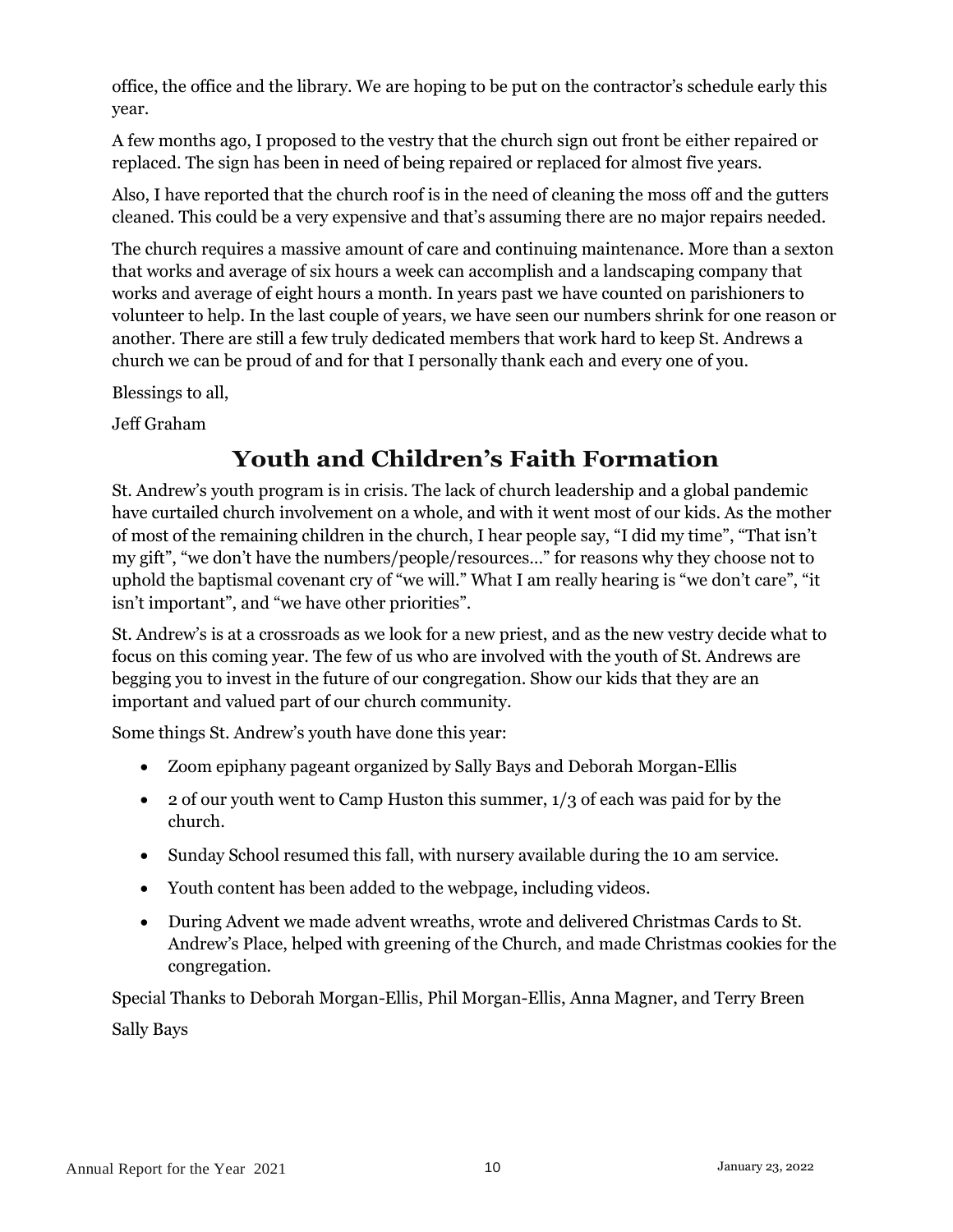### **Epiphany Pageant**

Any church member who has not viewed the Epiphany Pageant has missed out on one of the epic events of the holiday season. Created with limited players and the genius of Phil Morgan-Ellis and his camera and computer expertise, this pageant will go down in the annals of the impossible. Thank you to the Bays Family, Pepper's friend, Scarlet, to John Kelley, to Esther Morgan-Ellis and to Anna Magner for their good-natured participation in this event. A special thank you goes out to Sally's mother, Becky DeSpain, for her outstanding job in accompanying the carols. We couldn't have done it without you!

The Epiphany Pageant is posted on our website, so you can still enjoy it at your leisure!

Deborah Morgan-Ellis

#### **Acolytes**

Acolytes are the Greatest:)

For those of you who attended church no matter what, you will have noticed that Acolytes have been part of the service for most of the pandemic. The younger members of our acolyte contingent were not able to get vaccinated, so we limited their activities in order to protect them, but we included them whenever possible.

Many of our senior acolytes graduated and went off to college, but we are slowly rebuilding and training the younger folks to take their place. We have also welcomed adults into our ranks, because we do not have a sufficient supply of children to fill our positions. I have always been in favor of including adults in the acolyte positions, because this is such an important part of our worship experience.

Anyone in the congregation who wishes to serve in this way is more than welcome to contact me and will be trained in the mysteries of acolyting:)

Deborah Morgan-Ellis (acolyte master)

#### **Music Ministry**

Music ministry over the past year continued to be unusual and challenging. Choir & congregational singing remained on-hold as local virus transmission numbers remained high. We were involved with creating filmed services on Saturdays for broadcast on Sundays that included limited solo & duet singing, organ & piano, etc., as well as with services that were held in-person for vaccinated members and filmed for video broadcast, starting around the time of Holy Week & Easter. Music for "Spiritual Communion" was incorporated when church doors were closed to in-person services. Earth Day was celebrated during a Sunday service and to make it unique & special several creation-themed pieces I composed were incorporated. Our subscription to OneLicense covered certain music copies as well as video-recorded music. The organ has been in great shape, probably due in part to the stable temperature maintained by the new heat pumps. Metal pipes love stability. (Violin strings, too. Just ask Phil!)

Our organist rotation resumed during the Summer with Margaret Maxwell, Rose Alexander and David Jones. Solo singers included Nancy Stephanz & Betsy Brown who were dedicated, fine sight-readers, and able to express themselves musically with little or no rehearsal (a valuable gift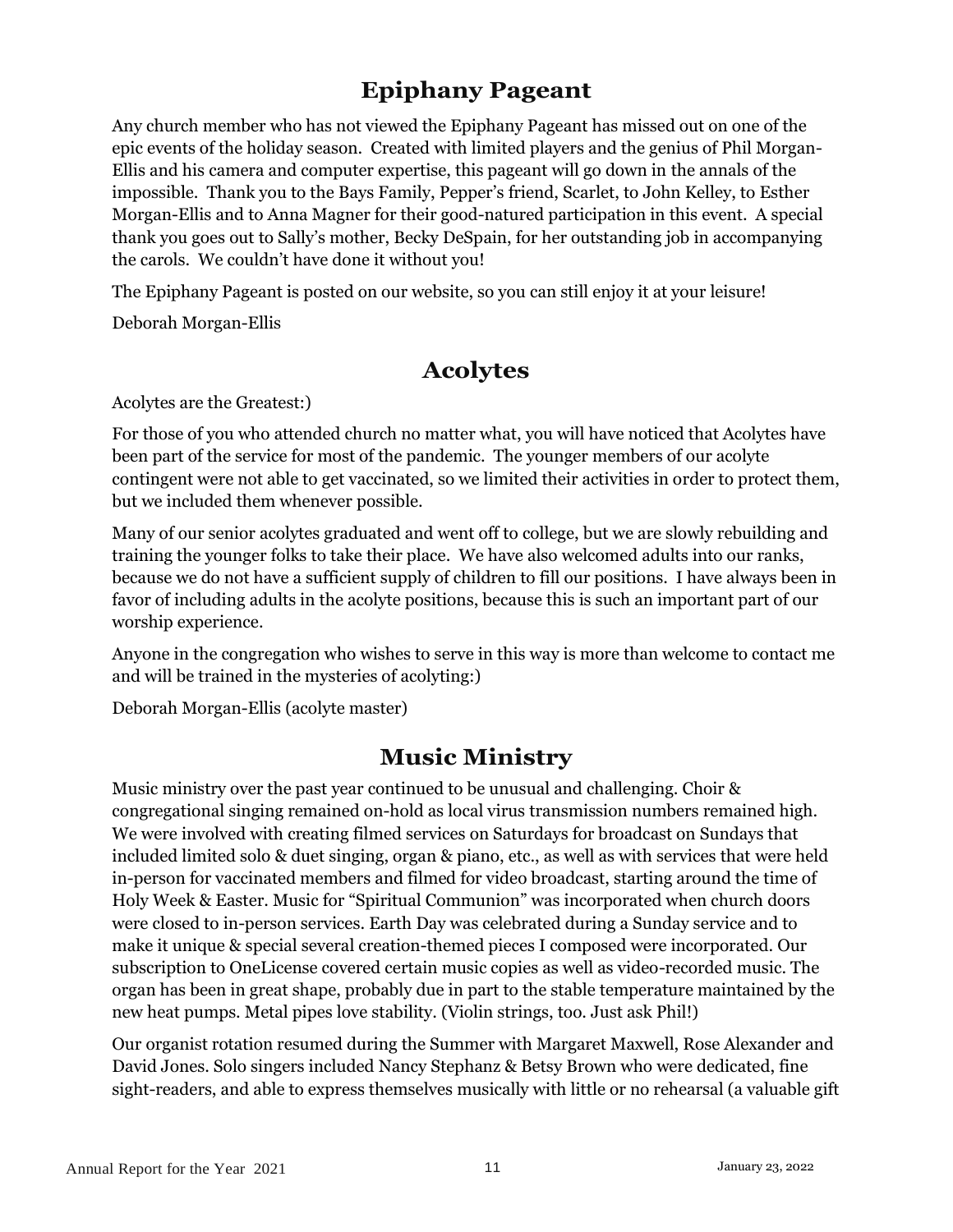when things can change week to week). Cam MacDonald (already at the church as one of our technicians and before his move) & Mary Reynolds enabled us to record a few 4-part harmony selections early in the year. Our video technician Phil Morgan-Ellis contributed to the quality of our music offerings with his fine violin & viola. Creation Season was reduced to 4 weeks due to limited ability for everyone to be involved and to maintain a shortened worship service. We hosted the local ecumenical Thanksgiving Eve service during which I collaborated with Holy Trinity's new music director, Noah Smith, playing several piano/organ duets. With Covid rate numbers high but stable, fully vaccinated, physically distanced choir resumed in the fall starting with Advent through Christmas Eve (including bells). We were grateful to be together again and singing, though sitting far apart from each other and unable to blend as we would like. Still, we made a generous effort and affirmed our spirit of ministry. Snow took care of the rest of the year.

Jim Couture

#### **IT Ministry**

With the advent of 2022 St. Andrew's has a new web site. Same address, but a more modern look, and one that accommodates mobile devices better.

We continue to video record the church services, but now with a much better Canon video camera. We have also been live streaming to FaceBook for the past few months. This year the Epiphany Pageant was produced as a video project and posted on our web site. As we have been relying more and more on technology for remote communication we have learned a lot about video production and creation. The computer in the library was upgraded for greater ease in using it for ZOOM.

Phil Morgan-Ellis

#### **Earth Stewardship Ministry**

We have to confess that 2021 was not a busy year for us due to COVID and not having services or meetings in person off and on during the year.

We did work with "Father Karen" to create a special Earth Day service at 8:00am and 10:00am on a Sunday near Earth Day (April 22). We used poetry, a skit from M. Scott Momaday (SW Native American author; a conversation between God and 'Bear'), other readings and chosen music and specifically chosen Bible readings. Lovely as well as fun services.

During the year St. Andrew's members on our buildings committee continued to work on upgrading our heating systems to be more energy efficient. Right now, there are plans for the library and the offices of our priest and administrative staff.

We wrote entries for the monthly CALL nearly every month this year--an assortment of practicality (some from the Interfaith Climate Care Coalition) and philosophy/theology/ poetry.

The ESM Committee lead (Pat Milliren) "retired" at the beginning of Advent. SO far no one from ESM has volunteered to take over the position--so we are looking for someone else in the congregation who might be interested. We desperately need some fresh blood and energy!! Please see Pat or Anna.

We have proposed to the vestry that a 'committee or forum' be established from our various working committees at St. Andrew's (e.g., Fellowship, Buildings and Grounds, Education,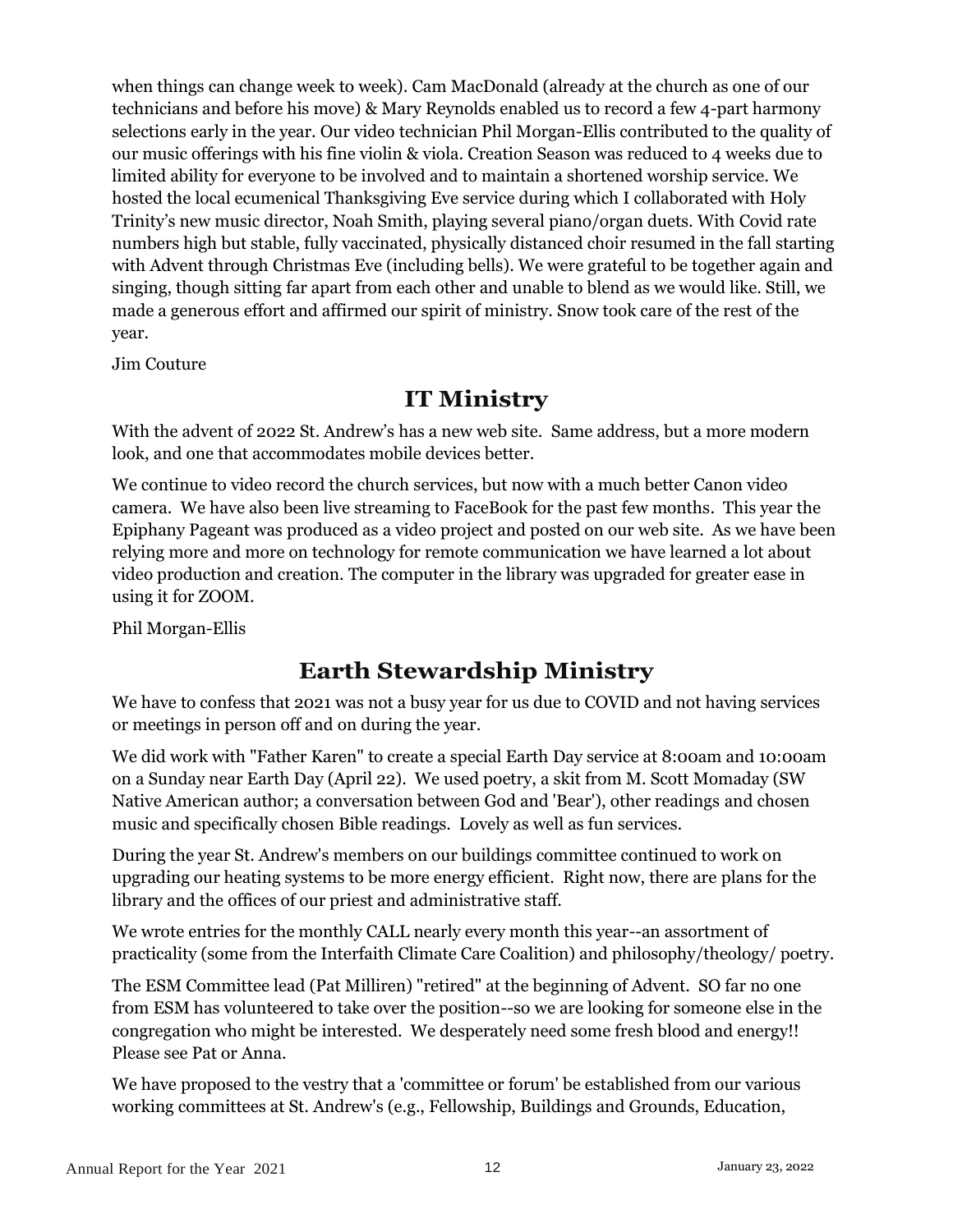Worship) to meet monthly or quarterly to look ahead/discuss planning for future events and how to do them best for earth care. As an example, inviting clergy to speak for choosing our new priest or celebrating the arrival of a new priest. Many of our committees are making efforts to consider 'best practices' so maybe a separate Earth Care Committee is not as important as the coming together to communicate plans and work together. This could help communication at St. Andrew's.

Pat Milliren/ESM

### **Pastoral Care Committee**

During 2021, the Lay Pastoral Care Team of St. Andrew's Church continued its contacts with homebound parishioners. Due to the COVID-19 virus outbreak, these visits were sometimes limited to telephone contacts, although others were able to be held in person, at home. Reserved Sacrament Communion was provided, whenever appropriate. For all home visits, masking and distancing guidelines were followed. For all contacts, the intended function was to bring the church to the homebound, and to convey the continued love and care of the people of St. Andrew's Church. The Pastoral Care Team also continued its monthly meetings, and in 2021, there was discussion of recruiting and training new Team members. Another important topic was clarification of the Lay Pastoral Care mission, and how best to fulfill that mission, including referrals to other helping agencies, where appropriate. These discussions continue.

Suzanne Hadley

### **St. Andrew's Knitters**

A Note from The Knitters Knitters: The knitters are hoping to start gathering together soon...our wonderful shawl knitters, Jacqui and Sheryle, continue gifting their works to those in our parish who need a little extra comfort. We did send a box of knitted hats and money to buy personal items for the seaman's ministry in Seattle.

Ann Wood

# **Altar Guild**

The Altar Guild's work this last year was not too effected by the shutdown; actually it was less work for us when there was no Eucharist. We kept flowers on the altar, changed the hangings faithfully, and generally kept the chancel visually pleasing, which I think helped morale when attendance could only be online.

I am enjoying being the directress, and proud of the Guild's devoted members. However, we could use more. John Kelley can only be here part time and Elizabeth Slater is retiring.

A side note - the Guild is only responsible for the Altar. Decorating the whole church for Christmas and Easter is not part of our job. Without volunteers it just won't happen. I want to thank this year's Christmas volunteers, some from the Guild - Anna Magner, Phil and Deborah Morgan-Ellis, Rose Alexander; and the others - Pat Milliren, Linda Snyder, Gretchen Van Blair; John, Sally, and Linden Bays, Pepper Reymond and her friend Scarlet for their willing hearts and hands.

Faithfully submitted

Deb Hansen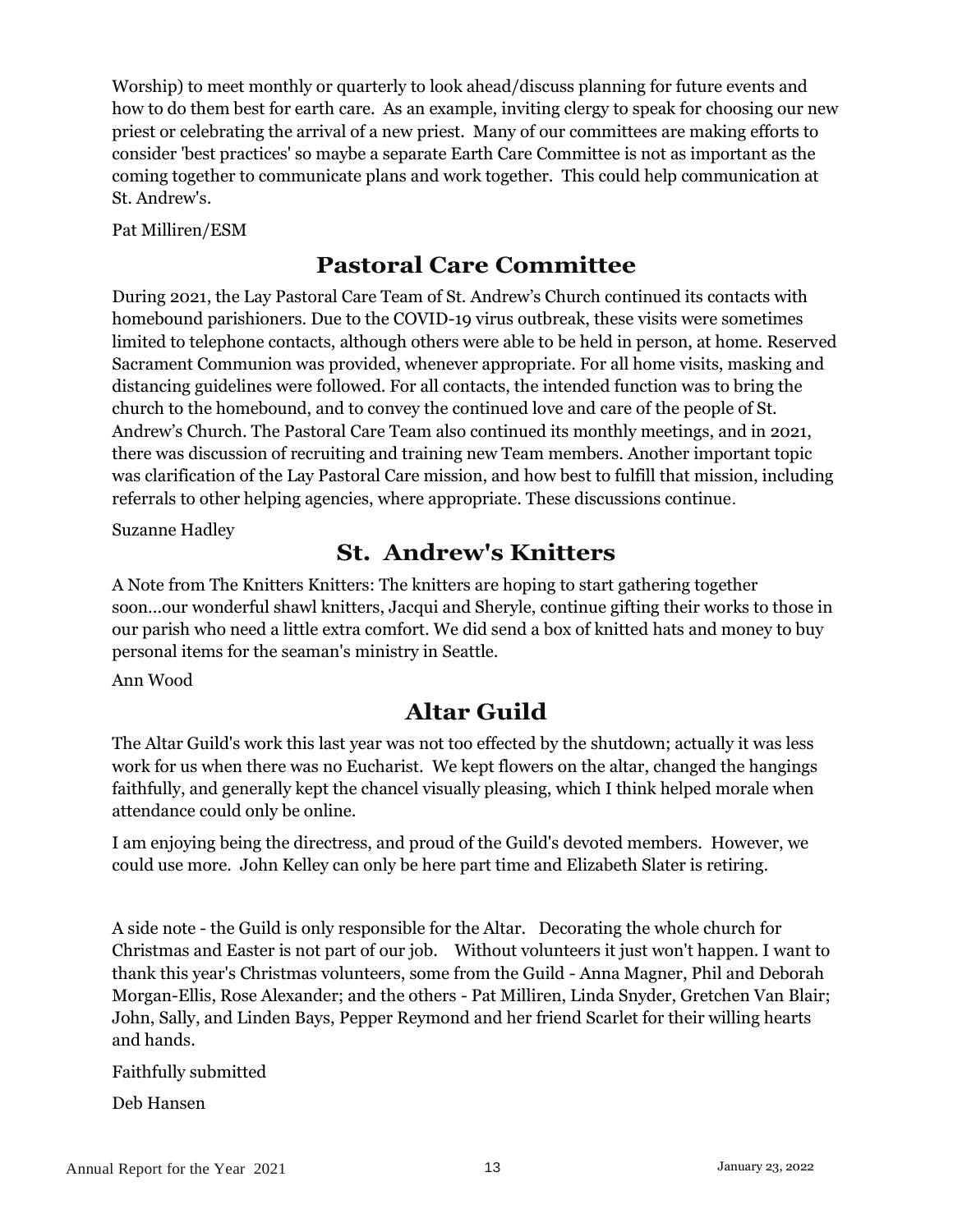# **Fellowship Committee**

2021 was another year turned upside down by the Corona virus. The Fellowship Committee responded with a few world-turned-upside-down tricks of its own design. In the early spring when the church doors opened again but normal coffee hours were not possible, we managed to celebrate Easter and Rogation Sunday under the portico. St Patrick's Day and Valentine's Day came together as Two Saint's Day and also served to kick off the new tradition of sending Jacquie Lawson holiday ecards to parishioners with e-mail access. Those without email receive hand addressed cards by snail mail.





During the Summer months slimmed down coffee hours were added under the portico on alternate Sundays. In the Fall, Halloween candy was distributed, and Thanksgiving celebrated by handing out dollar bills after the community service with the invitation to pay it forward with grateful hearts.

We set up a giving tree during Advent and we were delighted when members of the church family filled it with personal hygiene items for the members of the TAFY family. Festive bags were filled with candy and popcorn cones as special

Christmas treats to be distributed following the services. This time it was the weather upsetting plans so the many unclaimed treats went to TAFY where they were received with great joy.

As this topsy-turvy year ends, we remember that the spirit of Christian fellowship continues to bring us together to love and serve the Lord. No matter what.

Betty Marshall

# **Ushers and Greeters**

A huge, huge thank you to Larry and Liz Fox for fulfilling the usher and greeter duties during this time. If you are interested in serving as an usher or a greeter, contact Ann at [annwood@olypen.com.](mailto:annwood@olypen.com)

Ann Wood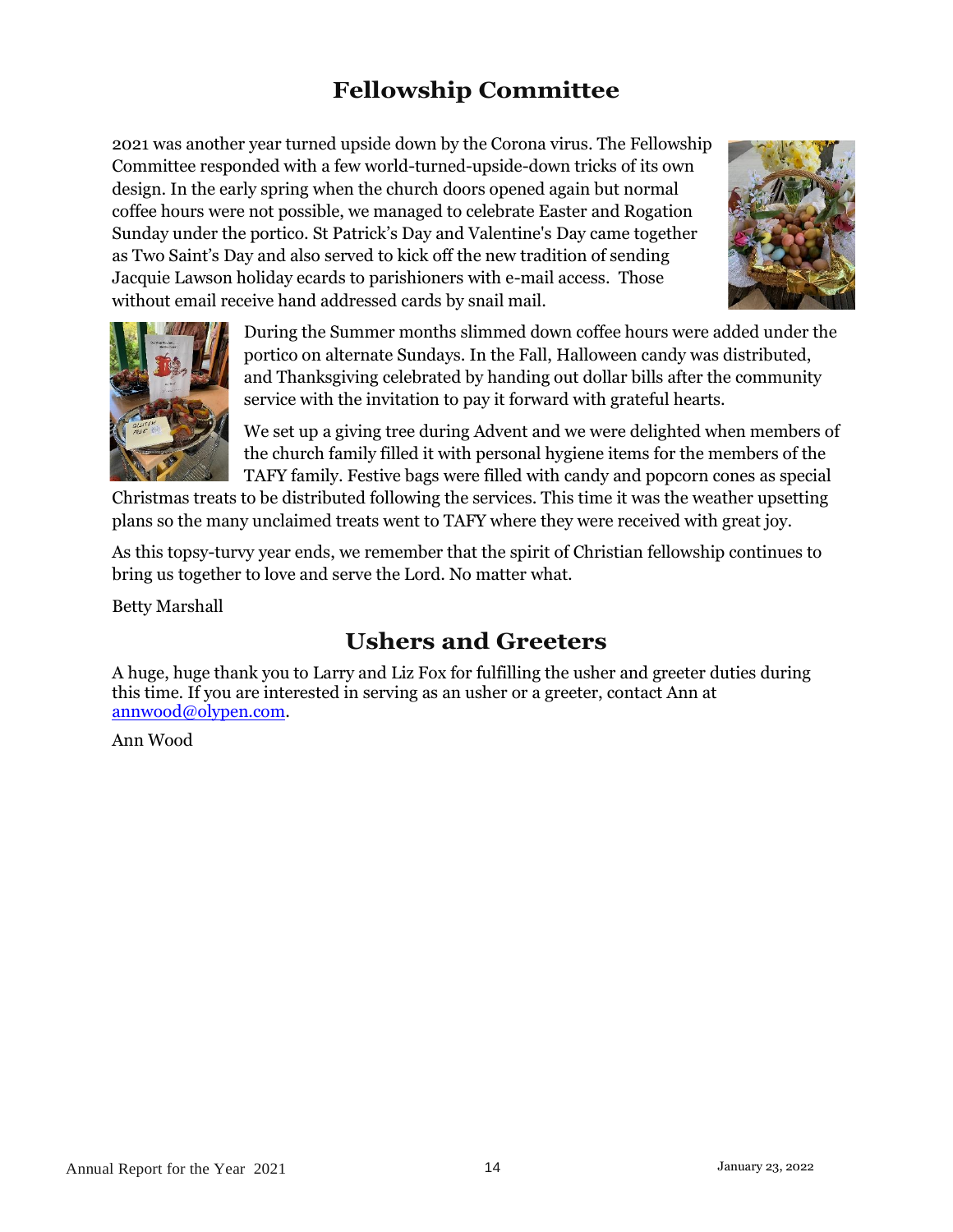### **Treasurer's Report**

As we enter year 3 of the pandemic, I wish to thank the finance committee members, Steve Deutermann, Betty Marshall, Jeff Graham and Gary Heaton, for their support and guidance. I think we actually met in person once this year; let's hope conditions permit closer interaction for all of us in 2022.

As I noted last year, I wish to thank you to all that maintained their pledge the last year; and to those who couldn't, I hope 2022 is kinder. We managed to end the year approximately \$20,000 in the red, as opposed to a predicted deficit of \$47,000.

Your Finance Committee has come up with a conservative (read worst case scenario) budget. The Vestry has approved the budget for 2022, that predicts a \$82K deficit. Our budget is largely affected by mandates from the diocese on full time rector salary and insurance requirements. That said, it is likely we won't be paying a rector for part of the year, and we budgeted for a whole year. As of January 12, 2022, our total 2022 pledge amount is \$71,712.00—22 individual pledges—we had 67 pledges this time last year totaling about \$156K. You should have received your giving statements for 2021 in the last week, and please, if you haven't pledged for 2022, do so.

| 2021                      | 2021 Actual  | 2021 Budget  |
|---------------------------|--------------|--------------|
| <b>Operating Income</b>   | \$219,300    | \$210,500    |
| <b>Operating Expenses</b> | \$239,600    | \$258,100    |
| Net income                | $-$ \$20,300 | $-$ \$47,600 |

2021 full year operating income and expenses are as follows:

As of December 31, 2021, St Andrew's had approximately \$800,000 in our 3 brokerage/endowment accounts, about \$135,000 more than last year. These includes money for operating expenses and restricted money to be uses for specific purposes. We also have funds in 2 checking accounts, one at First Federal for general church use, and one at Umpqua restricted for expenses related to the Harper House.

A copy of the December 2021 financial information, which includes the yearly information is available in the church office as is the 2021 budget.

If you have questions, please contact me or any member of the vestry or finance committee.

Thank you for your ongoing support of St. Andrew's and St. Swithin's. Respectfully,

Jerry Stephanz, for the Finance Committee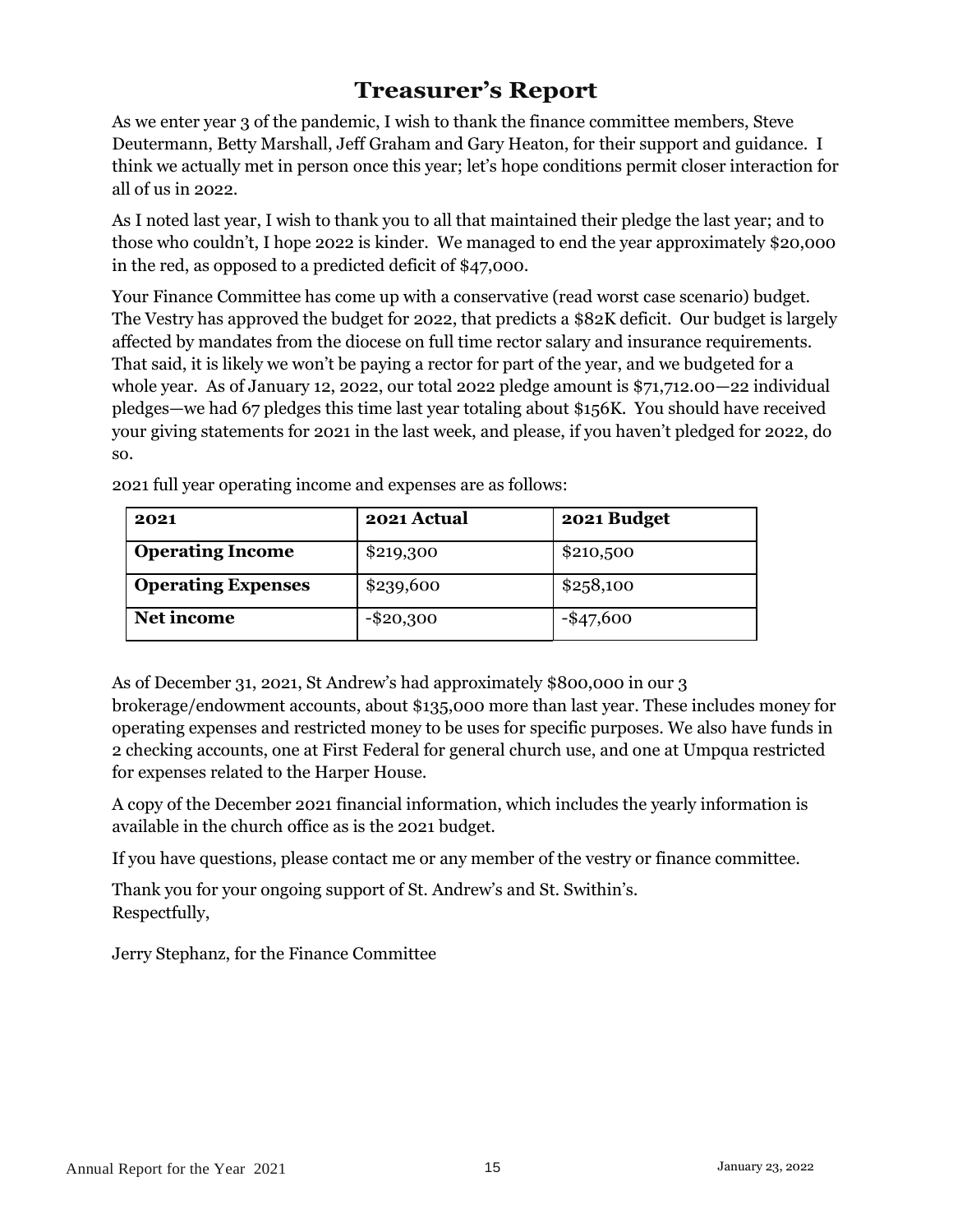|        | <b>St. Andrew's Episcopal Church</b> | Budget 2022 | Actual 2021 | Budget 2022 |
|--------|--------------------------------------|-------------|-------------|-------------|
|        | <u>Income</u>                        |             |             |             |
| 40105  | PPP                                  | 0.00        | 0.00        | 0.00        |
| 40102  | Pledge                               | 200,000.00  | 189,475.48  | 190,000.00  |
| 40103  | <b>Plate Offerings</b>               | 0.00        | 3,350.00    | 5,000.00    |
| 40104  | Easter/Christmas                     | 2,000.00    | 2,991.00    | 3,000.00    |
| 40101  | <b>Pledg/Plate Other</b>             |             | 4,336.67    | 18,000.00   |
| 40300  | <b>Building Usage</b>                | 0.00        | 1,925.00    | 1,000.00    |
| 40310  | <b>Other Income</b>                  | 2,000.00    | 7,405.65    | 2,000.00    |
| 40200  | <b>Investment Earnings</b>           |             | 9,636.87    | 10,000.00   |
| 40902  | <b>MMkt Interest</b>                 |             |             | 0.00        |
| 40211  | <b>Investment for Operating</b>      | 6,000.00    |             |             |
| 40212  | Checking Interest                    |             |             | 0.00        |
| 40402  | <b>Church School Income</b>          |             |             |             |
| 40403  | <b>Hospitality/Fellowship Income</b> | 500.00      | 5.00        | 150.00      |
|        | <b>Total Income</b>                  | 210,500.00  | 219,125.67  | 229,150.00  |
|        | <b>Expenses</b>                      |             |             |             |
| 60101  | Personnel                            |             |             |             |
| 60111  | <b>Clergy</b>                        |             |             |             |
| 60112  | <b>Rector Salary</b>                 | 55,306.20   | 36,000.00   | 69,801.00   |
| 60113  | <b>Rector Housing Allowance</b>      | 24,000.00   | 24,000.00   | 24,000.00   |
| 60114  | Clergy Travel/Exp                    | 1,000.00    | 302.40      | 1,000.00    |
| 60114a | Carryforward                         |             |             | 0.00        |
| 60115  | Clergy Health Insurance              | 17,136.00   | 12,484.00   | 31,644.00   |
| 60116  | <b>Clergy Pension</b>                | 13,000.00   | 10,835.00   | 16,884.18   |
| 60117  | Key Person Insurance                 | 0.00        |             | 0.00        |
| 60118  | <b>Continuing Education</b>          | 500.00      | 0.00        | 500.00      |
| 60130  | <b>Supply Clergy</b>                 | 2,200.00    | 830.30      | 2,590.00    |
| 60200  | Lay Staff                            |             |             | 0.00        |
| 60211  | <b>Office Manager Salary</b>         | 26,000.00   | 30,240.00   | 32,705.00   |
| 60212  | <b>Supply Office Manager</b>         |             |             | 0.00        |
| 60213  | Lay Health Insurance                 | 10,000.00   | 10,468.00   | 11,040.00   |
| 60216  | Lay Pension                          | 2,400.00    | 2,721.60    | 2,790.00    |
| 60222  | <b>Organist Salary</b>               |             |             | 0.00        |
| 60223  | <b>Supply Organist</b>               | 2,000.00    | 5,594.00    | 5,500.00    |
| 60224  | <b>Choir Director Salary</b>         | 4,400.00    | 5,063.68    | 4,650.00    |
| 60225  | Musician's Prof Exp/Travel           |             | 290.00      | 250.00      |
| 60221  | Youth Leader/Coordinator             |             |             | 0.00        |
| 60226  | Nursery Attendent                    |             |             | 0.00        |
| 60227  | Sexton Salary                        | 5,400.00    | 5,855.76    | 5,700.00    |
| 60229  | <b>Supply Sexton</b>                 |             |             | 0.00        |
| 60228  | Verger Professional Exp              | 120.00      |             | 0.00        |
| 60300  | <b>Payroll Taxes</b>                 |             |             | 0.00        |
| 60302  | SS and Medicare                      | 2,600.00    | 3,753.54    | 3,000.00    |
| 66193  | Labor and Industries                 | 2,500.00    | 2,216.50    | 2,000.00    |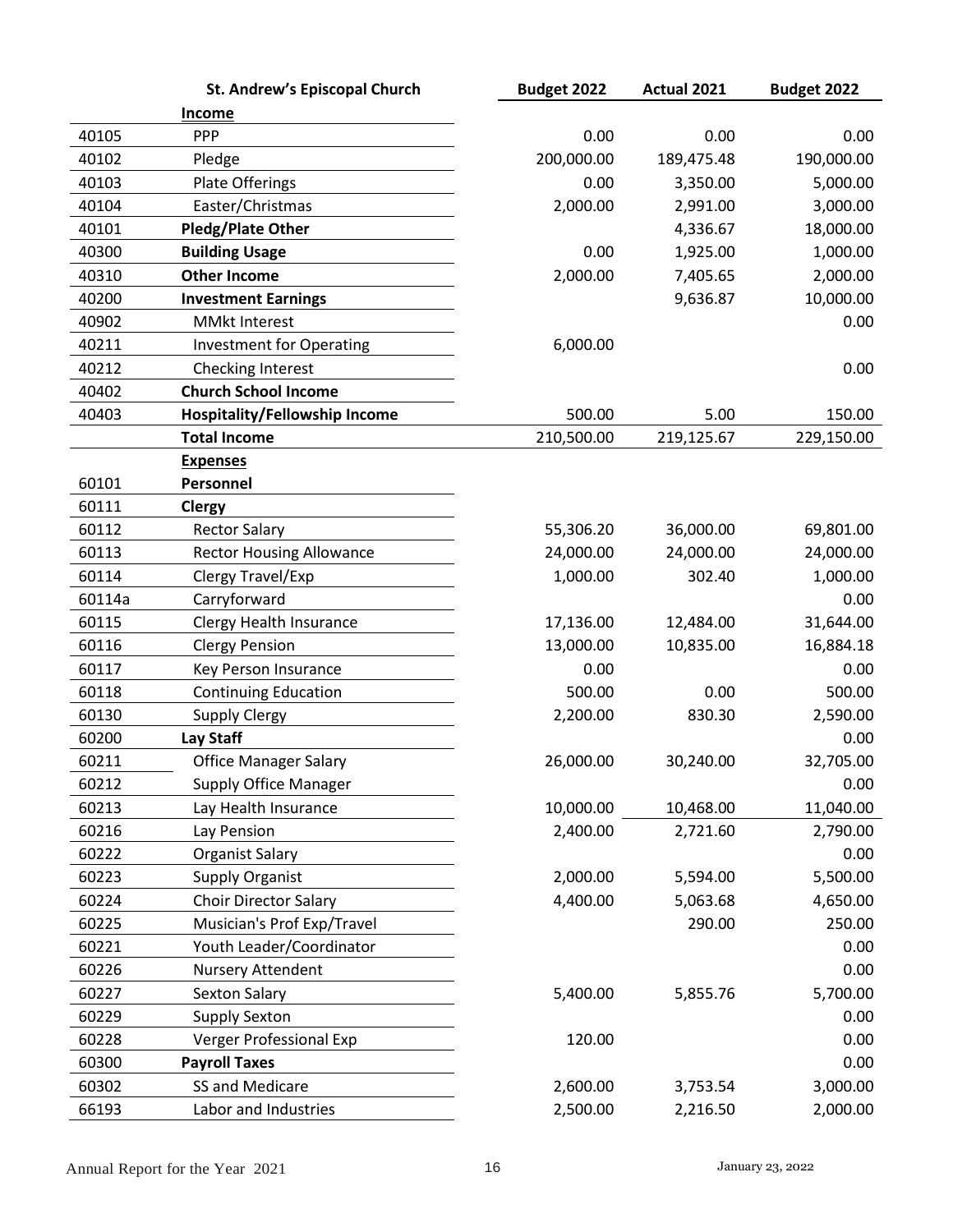| 66193* | <b>Quarterly Taxes</b>          |              |              | 0.00         |
|--------|---------------------------------|--------------|--------------|--------------|
| 60400  | <b>Ministries</b>               |              |              | 0.00         |
| 60939  | 125th Commemoration             |              |              | 0.00         |
| 60401  | <b>Adult Education</b>          |              | 328.80       |              |
| 60402  | Church School                   |              |              | 0.00         |
| 60403  | Hospitality/Fellowship Expenses | 1,500.00     | 512.66       | 2,000.00     |
| 60404  | Music/Choir                     |              |              | 0.00         |
| 60405  | Piano Maintenance               |              |              | 0.00         |
| 60406  | <b>Worship Supplies</b>         | 2,500.00     | 3,123.48     | 3,000.00     |
| 60407  | <b>Other Commitees</b>          |              |              | 0.00         |
| 60408  | St. Swithin's                   | 3,850.00     | 1,318.75     | 1,000.00     |
| 60409  | College for Cong. Dev.          |              |              | 0.00         |
| 60410  | Youth Group                     |              | 460.00       | 0.00         |
| 60411  | <b>Stewardship Committee</b>    |              |              | 0.00         |
| 60412  | Seminary Scholarship            |              |              | 0.00         |
| 60413  | Leadership/Vestry               |              | 603.88       | 1,000.00     |
| 60415  | Archival                        |              |              | 0.00         |
| 60500  | Diocese Assessment              | 35,000.00    | 27,854.87    | 43,000.00    |
| 60502  | <b>Unbudgeted Expense</b>       |              |              | 0.00         |
| 60600  | Administration                  |              |              | 0.00         |
| 60606  | <b>Professional Service</b>     | 4,800.00     | 4,900.00     | 5,000.00     |
| 60601  | Advertising                     | 1,500.00     | 60.00        | 600.00       |
| 60602  | Office Equipment                | 1,750.00     | 1,770.01     | 1,750.00     |
| 60603  | <b>Office Supplies</b>          | 3,000.00     | 3,253.19     | 3,000.00     |
| 60604  | Communications                  | 3,750.00     | 10,262.31    | 4,000.00     |
| 60605  | Convention                      | 0.00         | 45.25        | 0.00         |
| 60607  | Credit Card Charges/Other       | 600.00       | 660.47       | 800.00       |
| 60700  | <b>Building/Property</b>        |              |              | 0.00         |
| 60705  | Landscape Maintenance           | 5,000.00     | 3,695.50     | 5,000.00     |
| 60701  | <b>Building Maintenance</b>     | 2,000.00     | 2,500.40     | 3,000.00     |
| 60710  | Janitorial Supplies             | 1,000.00     | 979.70       | 1,000.00     |
| 60711  | Equipment Maintenance/Repair    | 3,000.00     | 1,175.04     | 3,000.00     |
| 60714  | <b>Equipment Inspections</b>    | 1,000.00     | 329.10       | 1,000.00     |
| 60702  | Insurance                       | 6,000.00     | 6,517.00     | 6,000.00     |
| 60703  | <b>Utilities</b>                | 10,000.00    | 10,344.73    | 10,000.00    |
| 60704  | <b>Property Tax</b>             | 3,300.00     | 7,643.33     | 3,500.00     |
|        | <b>Total Expense</b>            | 258,112.20   | 238,993.24   | 311,704.18   |
|        |                                 |              |              |              |
|        | <b>Net Income</b>               | $-47,612.20$ | $-19,867.58$ | $-82,554.18$ |